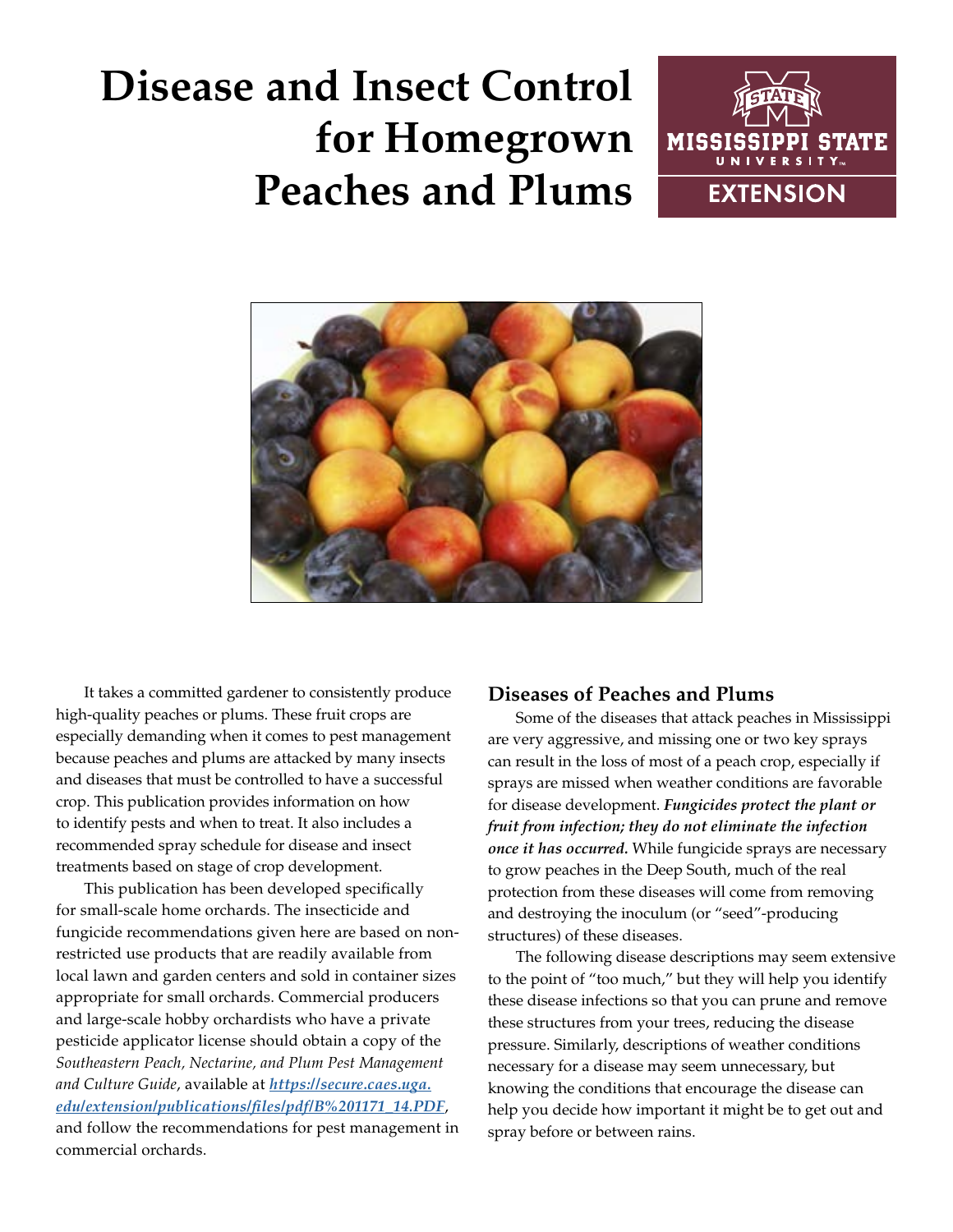When tree parts suspected of harboring disease are removed or pruned from the tree or surrounding soil, immediately place them in a plastic bag. Tightly close the bag and destroy it. If the limbs are too large to fit in the bag, place them well away from and downwind of the trees. Burn or otherwise remove them as soon as possible. Do not allow them to accumulate.

#### *Brown Rot*

Brown rot is a serious peach disease, but it is not very common on plums in Mississippi. The disease attacks many plant parts (blossoms, twigs, shoots, and fruit) from spring through harvest. Fungicides will help suppress the disease but control it only moderately when conditions favor the disease, especially in late season near harvest. Nonetheless, fungicides are almost a necessity in our climate.

The fungus that causes brown rot (*Monilinia fruticola*) overwinters in twig cankers, fruit mummies, and peduncles (stem-like structures that attach the flower/fruit to the branch). Removing these overwintering sites after harvest will reduce disease pressure the next season.

The brown rot fungus becomes active in early spring, about the time the flower buds develop into the "pink" stage. Warm, humid, wet weather favors rapid spread and disease development. The optimal temperature for disease development is 75°F, but slower disease development can occur as cool as 39°F and as warm as 86°F. Storms are a perfect time for spore movement because the free water (rain, dew, irrigation) on the trees provides the moisture for these seeds (spores) to germinate and infect the plant. The free water will need to be present for longer periods the further the temperature is from the 75°F optimum.

As the fungus grows, it produces **spores**, or seed-like structures. They are very small (like very small pollen) and easily carried by wind and rain. The fruiting areas that produce the spores are small, ash-gray tufts that emerge from the surface of the brown-colored infected tissue. Infections in mature fruits show these spores clearly (Figure 1).

Twig cankers are dead (brownish), sunken areas. The canker may stay on one side of the twig or may girdle (encircle) it. A weak or dead twig or fruit spur will emerge from the canker. Some cankers may be small and difficult to find. Larger infected twigs or spurs may ooze sap, which looks like a bubble of dark brown viscous gum. This is called **gummosis**. The amount of gummosis varies from none to a fair amount and will only occur on larger twigs and branches.

Mummified fruit is a favored location for many diseases to overwinter. The "mummies" are fruit that have dried, leaving an unappetizing mock fruit. They



Figure 1. Peach brown rot. The "fuzzies" on the left side of the peach are the spores produced by the fungal disease. Notice the light brown discolored area between the "fuzzies" and the bright color of the peach. This is the leading edge of infection where the fungus is invading and consuming the fruit; spores will soon appear on the outside.



Figure 2. The peaches here have been infected with brown rot and have fallen to the orchard floor. They will continue to produce spores and infect other peaches. They may mummify and, especially if partially buried, produce some small mushrooms that produce a second kind of spore that will infect spring blossoms.

might be hanging from the tree, lying on the ground, or, worse, partially buried in the soil near the tree (Figure 2). Infected fruit mummies that have been buried or partially buried in the soil may produce small, brown, cupshaped mushrooms (apothecial stage of the fungus). The mushrooms produce a different kind of spore that infects the trees. Retrieving and destroying all mummies will be very beneficial.

The fungal spores commonly infect the flower, fruit, peduncle, and twigs. The peduncle is the stout stem that connects the flower/fruit to the tree branches. Earlyseason infection of the twig and blossoms creates the small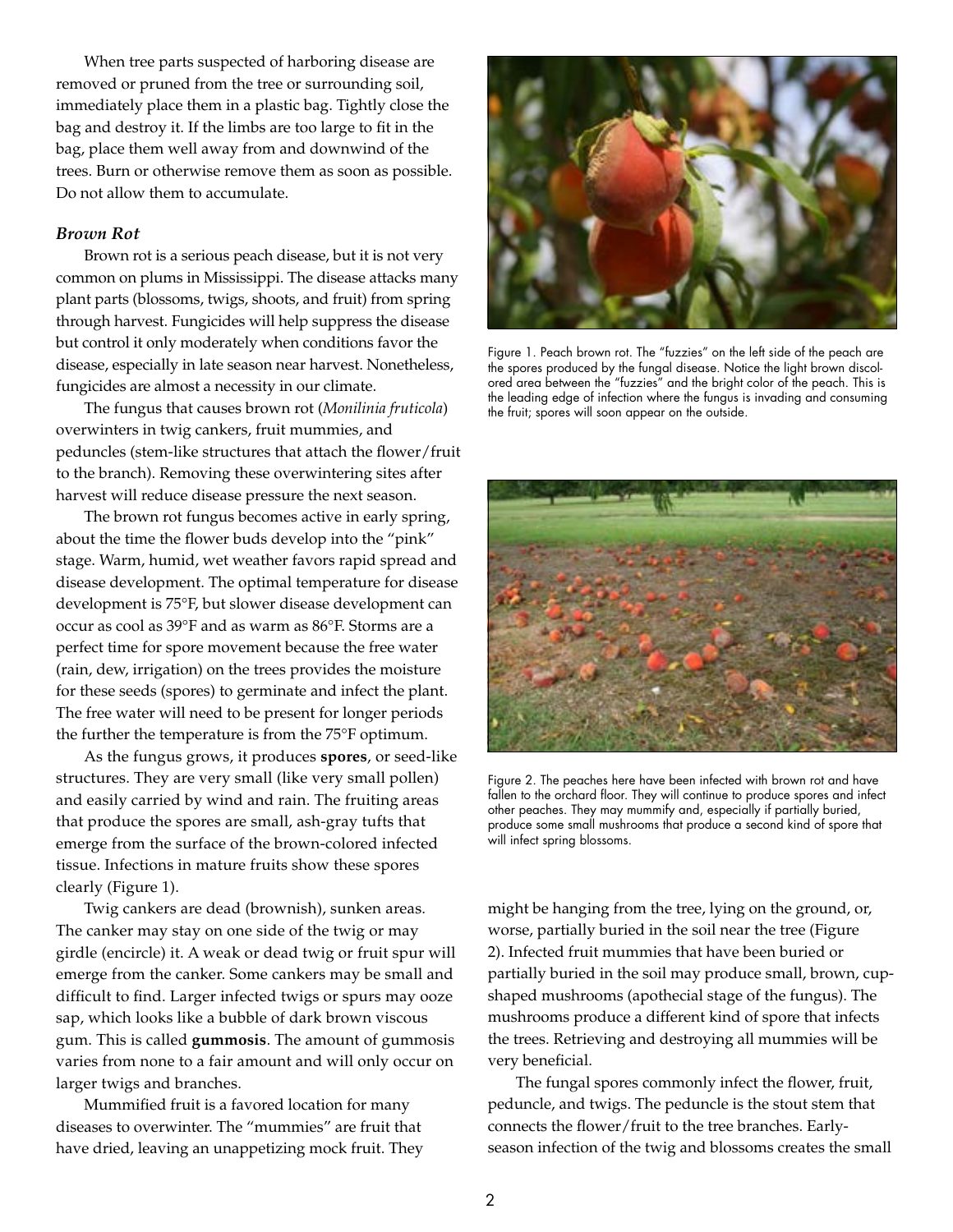cankers from which the fungus produces more spores. These early-season infections can substantially influence fruit infections later in the season.

In Mississippi, attacks on the flower by brown rot disease are not common. When they do occur, it seems to foretell a very challenging season for the grower, because the disease becomes prevalent. Symptoms of flower infection are called **blossom blight**. The blossoms will brown and probably collapse. The blight appears 3–6 days after infection, which will probably have occurred during a rain, irrigation, or long, heavy dew event.

Symptoms of shoot and twig infection will occur 3–4 weeks after infection. They may or may not follow from infected blossoms, from which the fungus travels down the peduncle into the twig or branch. As these infections progress, whole clusters of blossoms or leafy branches may wilt and die. This is because the canker cuts off the flow of water to these parts of the tree. Prune these out by cutting into healthy wood below the lesion as soon as possible. Remember to place the cut parts in a plastic bag, and seal and destroy it.

Brown rot may attack fruits at any time, but older fruit are more susceptible. Infection may occur directly through the skin of the fruit, through natural openings, and through wounds, especially those made by insects.

Direct your spraying and sanitation controls toward the sources of infection. Remove old, mummified fruit, peduncles, and infected twigs/branch parts from the tree and ground before spring. If harvest weather favors the disease, regular and thorough sprays will be necessary if you want to save your fruit from destruction by brown rot. Fungicides work preventively—they cannot eradicate an infection. This means you must be proactive and keep these protective sprays on the targets the fungus most likes to infect.

#### *Peach Scab*

Scab is a fungal disease caused by *Cladosporium carpophilum*. Although the primary damage caused by this disease is visual, it can provide entry wounds for brown rot. Heavy infections may also cause the peach to split.

The disease symptoms are velvety, olive-green spots on the fruit, leaves, or twigs. The spots are about one-sixteenth of an inch and enlarge to one-eighth of an inch. You will begin seeing these spots about 3 weeks after petals fall. When the spots are on the fruit, they will usually be on the stem-end side. When infections are numerous, they may merge and may cause the fruit to split. The fruit spots are confined to the skin; they do not enter the flesh.

Like brown rot, peach scab overwinters in twig lesions. Infections of twigs occur on new growth and are difficult

to see. They start as raised, oval to circular areas that are pretty much the same color as the surrounding tissue. As they age, they may turn brownish. By season's end, the lesion edges may be somewhat purple and the lesions may have grown to one-fourth to one-half of an inch. The second season of infection is when these lesions will produce most of the spores. The spores are both air- and water-borne and require 24 hours of high relative humidity to germinate.

#### *Peach Leaf Curl*

Peach leaf curl disease is caused by the fungus *Taphrina deformans.* Peach leaf curl does not occur regularly on most peach and plum trees, but it can be a serious disease. Standard fungicide sprays used to control other diseases, such as brown rot, normally control this disease.

The disease is favored by moderate temperatures (48– 81°F; optimal temperature for development is 68°F) and wet weather during early bud development. The humidity needs to be above 98 percent.

Two stages of the fungus make this disease unique. One type of spore is produced from curled (infected) leaves in the spring. The fungus can infect either side of the leaf. Infected leaf symptoms include yellow to reddish areas that get thicker as the fungus grows. The infected and thickening portion of the growing leaf causes that part of the leaf to grow more slowly than the rest of the leaf, causing the leaf to curl. These thick areas produce spores that, when germinated, produce a different phase of the fungus that grows on and along with the shoot tips, keeping up with their growth.

Sanitation and cultural controls are not effective for this disease. Some peach cultivars have been bred for resistance to this disease, so resistant cultivars and fungicides are the primary management tools. Copper sprays during tree dormancy, as well as in-season applications, are important. Once established in a group of trees, even radical pruning to remove infections will have only modest success controlling the disease.

#### *Shot Hole*

Shot hole is a fungus disease (*Wilsonomyces carpophilus*) that gets its name from the leaf symptoms—smallish brown spots that fall out, leaving a "shot" pattern in the leaf. The disease is present in Mississippi.

This fungus starts to cause problems during wet winter months when buds and twigs infected the previous season produce spores. The fungus infects and kills dormant buds. Some buds may have a varnished appearance, which results when tree gum seals the infection from the rest of the plant.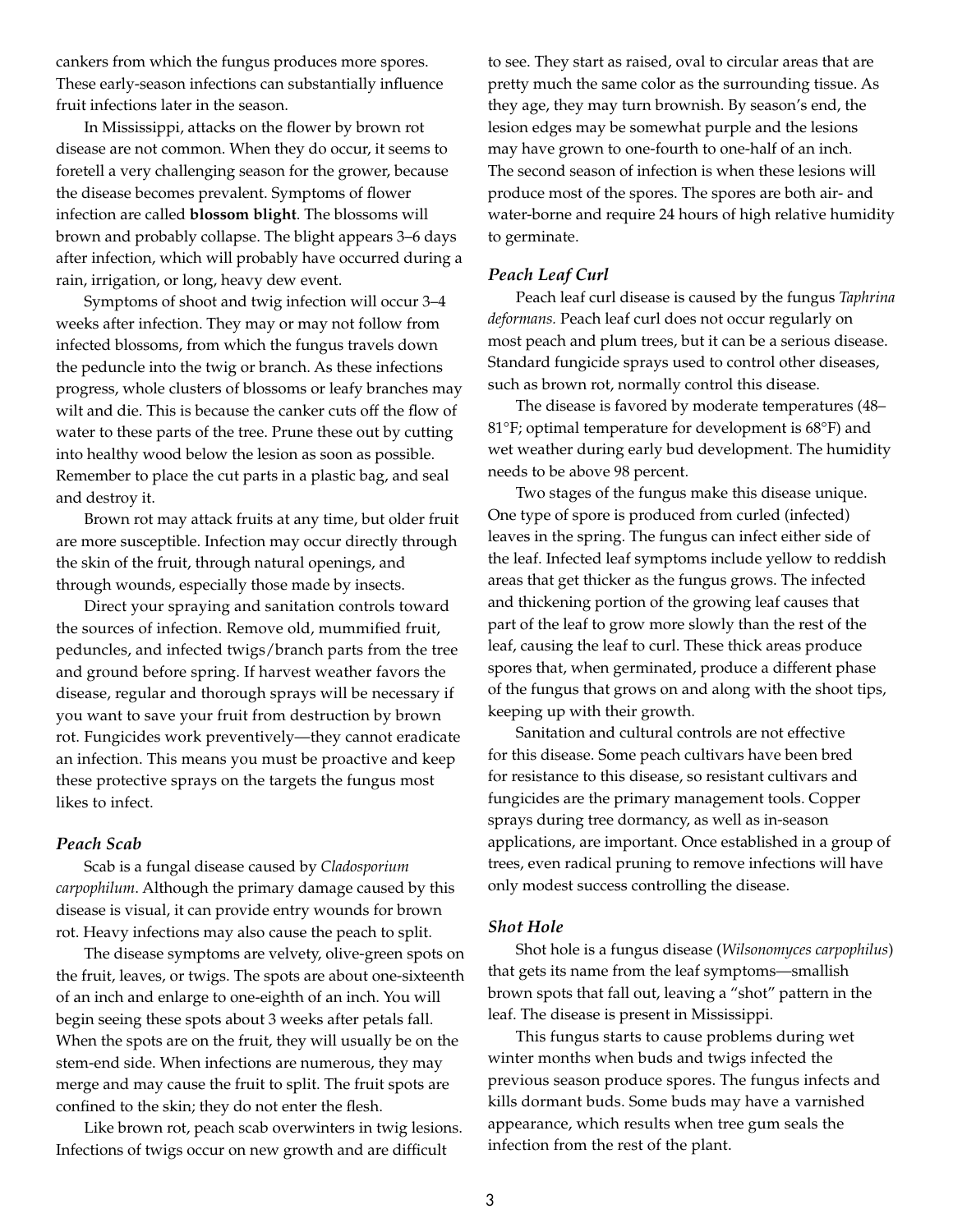Stem lesions range from about one-tenth to threeeighths of an inch in diameter. Leaf and fruit lesions start as small, purplish areas that expand and turn brown. All may have a velvety, brownish mass of fungus in the middle during moist and humid weather. When the weather turns warm, the leaf lesions will fall from the leaf, leaving the "shot hole" appearance. Fruit lesions will be on the upper (stem) side and will become rough-textured, almost corky.

To manage this disease, you must protect the dormant buds. A single application of fixed copper or Bordeaux mixture before fall/winter rains provides winterlong protection. Growing shoots and fruits also need protection. A spray application immediately after fruit set is most common. Usually Captan is used because copper fungicides used at this time of year can cause plant injury (phytotoxicity). No resistant cultivars are available.

#### *Bacterial Spot*

As the name indicates, this disease is caused by a bacteria (*Xanthomonas arboricola* pv. *pruni)*. It can be very aggressive in the eastern United States because of generally higher humidity, wetter conditions, and longer dew periods than in the western states. Very susceptible cultivars cannot be grown here at all.

The bacteria depend upon free moisture (dew, rain, irrigation) to reproduce and for lesion growth. Rain driven by wind spreads the bacteria through the tree and among trees. Infections will be worse on the sides of the trees facing the winds that brought the infection. The optimal growth temperature is 75–84°F. The disease affects twigs, shoots, leaves, and fruits.

Leaf symptoms start as a water-soaked dark green spot that expands until it meets the veins inside the leaf. Because the leaf veins keep the lesion from spreading for a while, angular lesions (lesions with sharp corners) about one-sixteenth to one-eighth of an inch are a key that bacterial spot is the problem. If warm, wet weather continues, the lesions may enlarge and merge. As the lesions age, the insides will turn from a water-soaked dark green to a light purple color. As the weather dries, the lesions may turn brown and fall from the leaf. The lesions will be more common in areas of the tissue where water sits for any period of time, such as along the leaf midrib, on leaf tips, or along lower areas of the leaf margins. Leaves with numerous lesions may turn chlorotic (yellow) and fall from the tree.

This bacterial pathogen usually enters twigs through leaf scars, which are places where a leaf has fallen from the twig. Lesions that develop on the previous year's growth are called "spring cankers" or "black tip." They were infected by the bacteria moving through the leaf scars the

previous autumn. Spring cankers appear as slightly raised blisters. They can expand to as long as an inch along the twig. Black tip is confined to the terminal bud area of the twig. The bud fails to open, and a dark canker can extend up to 1 inch down the twig from the bud.

Summer cankers form on newly growing shoots and are seen in late spring or very early summer. Favorable weather conditions may cause rapid bacterial growth, and the infection may kill the shoot.

Fruit symptoms first become apparent several weeks after petal fall. They appear as small, water-soaked, brownish lesions that might be mistaken for insect damage. As infection progresses, gum may ooze from the lesions during periods of high humidity. As the fruit and the infection age, the lesions may crack open and perhaps sink.

Bacterial infections can only be managed with proper sanitation, copper-based products, or antibiotic sprays and host plant resistance. There are cultivars with resistance to this disease. Common resistant cultivars include Redskin, Redhaven, Loring, Candor, Biscoe, Dixired, Sunhaven, Jefferson, Madison, Salem, Contender, Harrow Beauty, and Harrow Diamond. Bacterial spot is a very difficult disease to manage. If you are planting peaches or plums, please select a resistant cultivar.

#### *Black-knot*

Black-knot is caused by the fungus *Apiosporina morbosa*. The primary symptom in established infections occurs on wood and consists of outgrowths or knots on shoots, spurs, branches, and trunks. Old knots are hard, dark, almost black, raised areas. The raised areas are often invaded by insects whose damage may, in turn, be invaded by secondary pink or white fungi.

Infection starts in the spring when the tree enters the green tip stage, with most infection occurring between very early bloom and the end of petal fall. Spores released from 2-year-old infected tissue are moved by wind and splashing rain to new shoot growth. For the spores to be made, at least 6 hours of rain are needed at 70°F, which is close to the optimal growth temperature for the fungus.

Symptoms of new shoot infection are difficult to detect. Perhaps the most obvious symptoms are the branches growing at right angles. Less obvious are the small, olivegreen knots that might be firm to somewhat corky. The knots later turn hard and will probably break off easily.

Black-knot can be a problem in Mississippi plum trees, usually when those trees are within about 600 feet of wild plums and cherries or when the trees have not received care for a substantial length of time. Fungicides apparently suppress the disease, but pruning out blackknot cankers anywhere on the tree is a necessity. Wild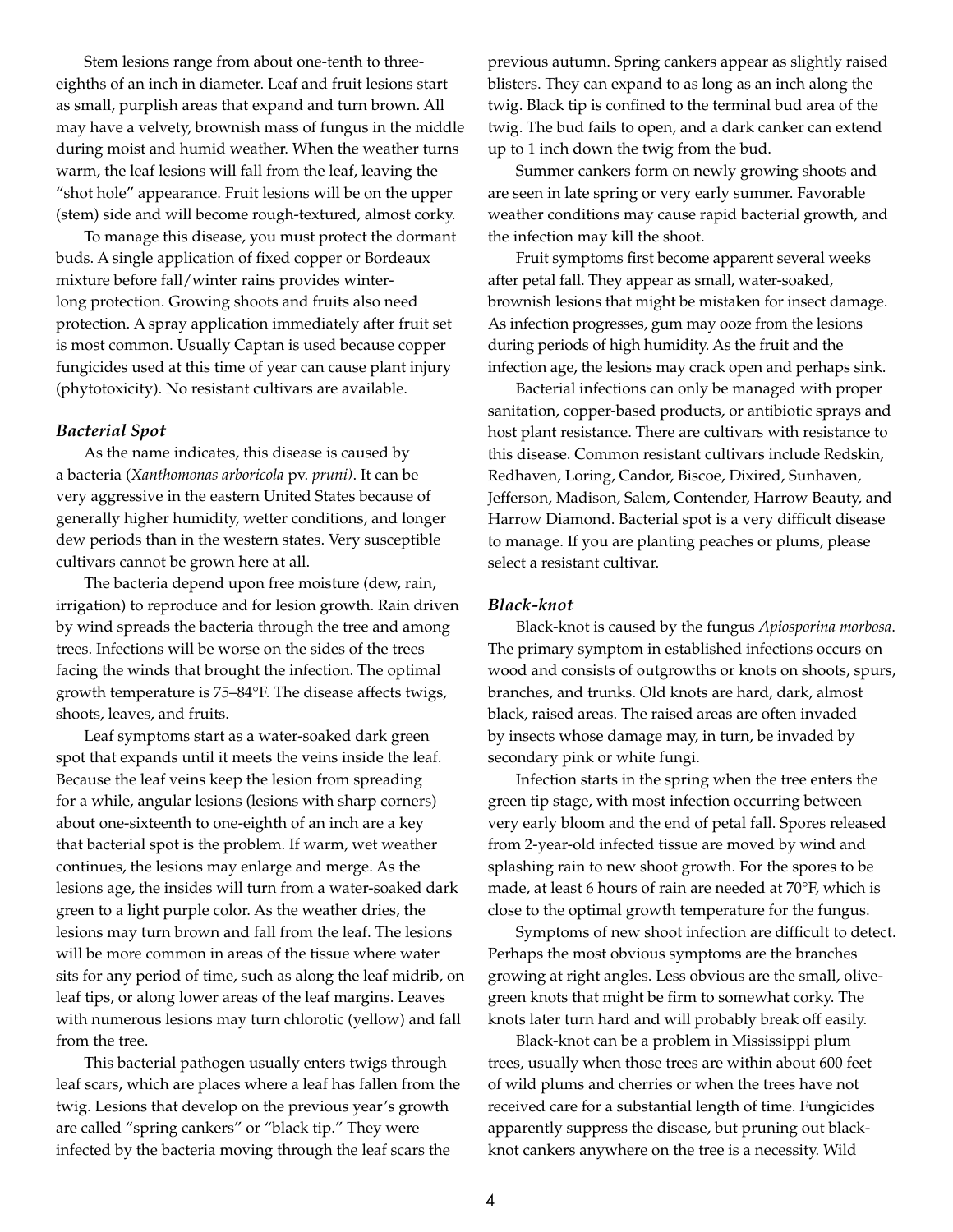plums and cherries within 600 feet should be removed if possible. Prune infections in wood about 4 inches below the lowest symptom of infection. Midsummer pruning is the most effective since the outer swelling is the closest to the infection on the inside of the wood. Fungicides should be applied during the time of active shoot growth if the disease is a problem in your area.

## *Plum Pockets*

The fungus *Taphrina* causes plum pockets disease, but, while present in Mississippi, it has not been a serious problem. It is included here because it occurs frequently enough for many people who raise plums to see it. Although the fungus infects leaves, shoots, and fruit,

symptoms are most obvious on fruits. Symptoms become obvious on all plant parts 6–8 weeks after bud break.

Fruit become enlarged (up to 10 times their normal size), wrinkled, and distorted. The centers of the fruit are spongy or hollow and may or may not contain a pit. When the fruits dry, they turn brown to black and are called "bladder plums," "mock plums," or, most often, "plum pockets."

Twisting and curling are the most common signs of leaf and fruit infections, but these symptoms may not be present.

If planting new trees, select resistant cultivars. The most effective fungicide practice is a single fungicide spray in late autumn or before spring budbreak. Bordeaux mix, chlorothalonil, and liquid lime sulfur are effective treatments.

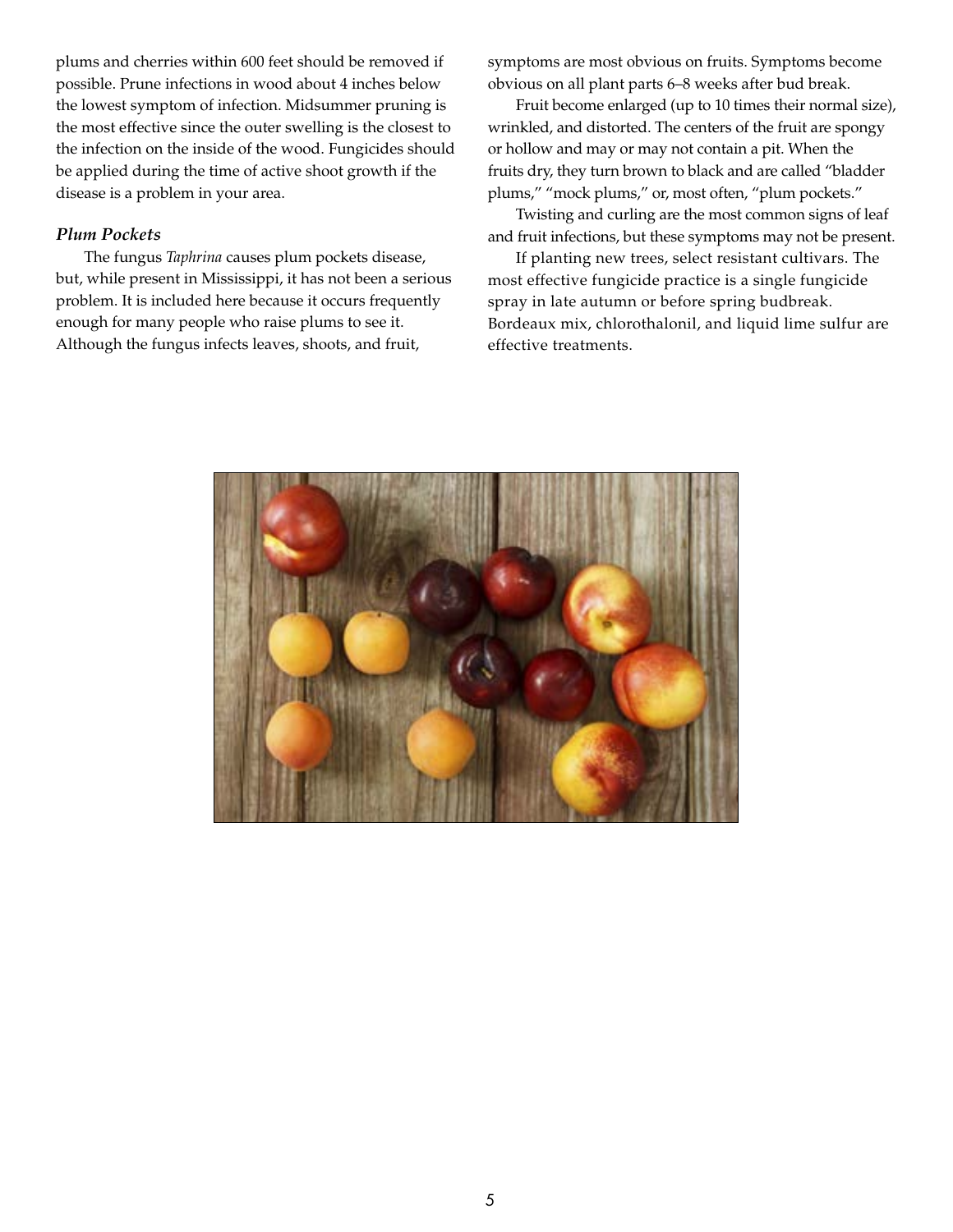# **Fungicides for Homegrown Peaches and Plums** *Captan*

Captan-containing fungicides with labels for use on residential orchard trees include the following products:

Bonide Captan Hi-Yield 50 W Captan Fungicide Southern Ag Lawn and Garden Captan Fungicide

# *Chlorothalonil*

Chlorothalonil-containing fungicides with labels for use on residential orchard trees include these:

Fertilome Broad Spectrum Landscape and Garden Fungicide Hi-Yield Vegetable, Flower, Fruit, and Ornamental Fungicide Monterey Fruit Tree, Vegetable, and Ornamental Fungicide Southern Ag Lawn and Garden Liquid Ornamental & Vegetable Fungicide Contains Daconil

# *Coppers*

Copper fungicides come in different formulations and brands. Formulations include basic copper sulfate, cuprous oxide, copper hydroxide, and copper octanate. The labels differ depending on the percent of metallic copper in the product. The rates of use should decrease the later in the season the product is to be used to avoid damage to the trees. Check your water pH before using coppers because spraying coppers in water with pH less than 6.5 can result in tree injury. Adjust the water pH using an appropriate spray buffer. Do not apply copper-based fungicides at temperatures greater than 90°F to avoid tree injury. Do not use copper fungicides in conditions that may be overcast with high humidity for 3 or more days.

Copper fungicides with labels for use on residential orchard trees include these:

Bonide Liquid Copper Fungicide Concentrate Monterey Liqui-Cop Natural Guard Copper Soap Liquid Fungicide Southern Ag Lawn and Garden Liquid Copper Fungicide

# *Myclobutanil*

The myclobutanil-containing fungicide labeled for use on residential orchard trees is

Spectracide Immunox Multi-Purpose Fungicide Spray Concentrate for Gardens

# *Propiconazole*

Propiconazole-containing fungicides with labels for use on residential orchard trees include these:

Bonide Infuse Concentrate Monterey Fungi-Fighter

## *Sulfur*

Sulfur-containing fungicides with labels for use on residential orchard trees include these:

Fertilome Dusting Sulfur Hi-Yield Dusting Wettable Sulfur Southern Ag Lawn and Garden Wettable or Dusting Sulfur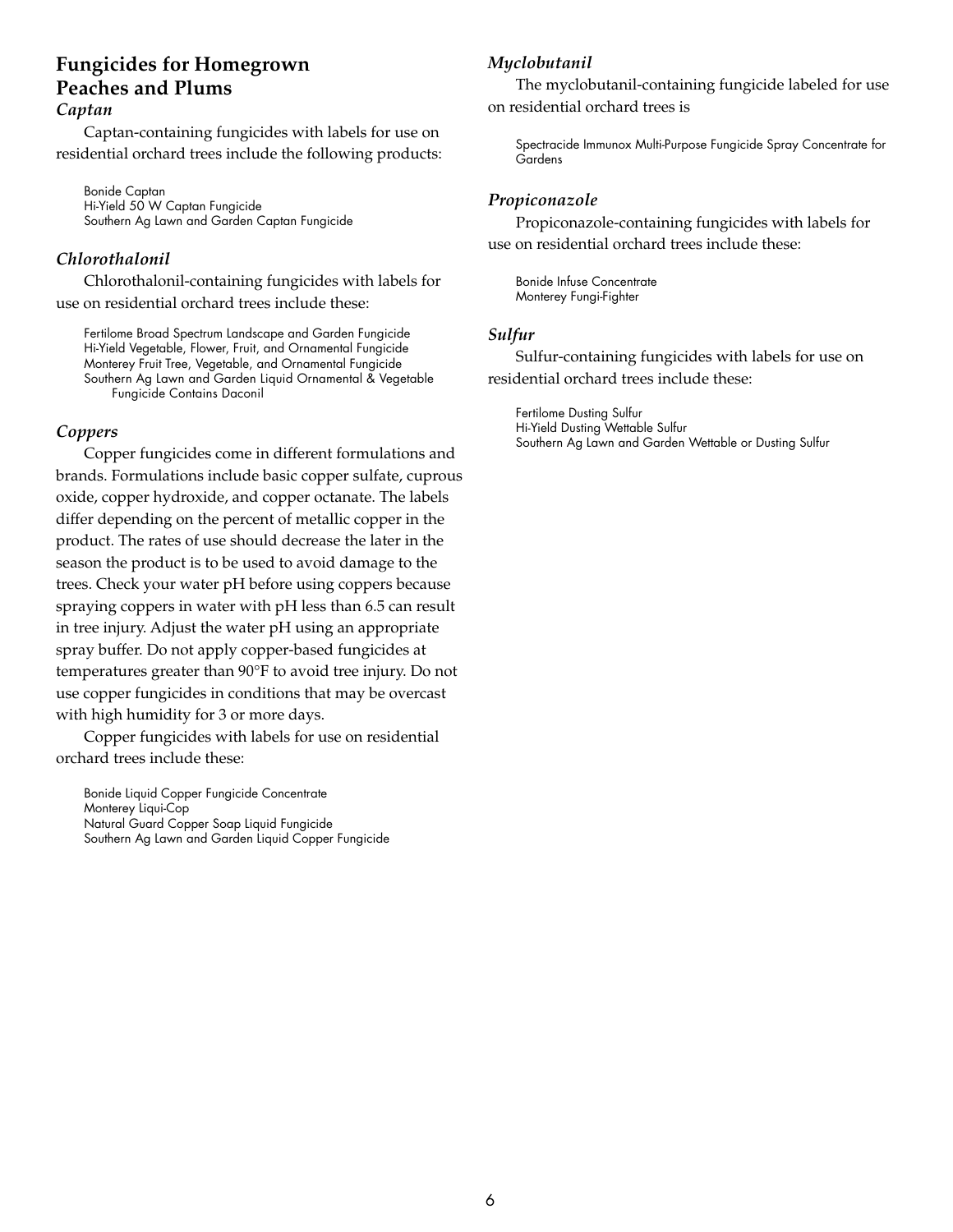# **Insect Pests of Peaches and Plums** *Plum Curculio*

The plum curculio, *Conotrachelus nenuphar*, is one of the most damaging insect pests of homegrown peaches and plums. The white, legless grubs are the "worms" so often encountered in fruit that has not been adequately protected. Adults are small weevils that overwinter in leaf litter and ground trash in or near the orchard. The adults become active about the time peaches begin to bloom. They fly to trees to feed on buds and newly set fruit; females chew crescent-shaped punctures through the skin of developing fruit to insert their eggs. Grubs hatch and feed inside the fruit until mature. Fruit that are attacked when small usually abort, but larger fruit remain on the tree with developing larvae inside. Picking up and destroying fallen fruit can help reduce future infestations. Mature larvae drop to the ground when they are ready to pupate. There are two to three generations per year.

 Successful control of plum curculios depends on killing the adults before they are able to lay their eggs in the fruit. Begin including malathion in cover sprays as soon as petals fall and apply on a 10- to 14-day schedule (tighten the spray schedule during rainy periods). Extending the spray intervals will result in reduced control. Tightening spray intervals to 7–10 days, especially for the first few cover sprays, will improve control. The first few sprays after petal drop are the most important because they target the overwintered adults that will lay the eggs for the first generation.

#### *Stink Bugs and Plant Bugs*

Several species of stink bugs, as well as tarnished plant bugs, will feed on developing peaches and plums, causing catfacing injury. It is usually adult insects that cause this damage. Their feeding kills developing cells at the feeding site and causes the fruit to be distorted as it grows. Cover sprays containing malathion will usually control catfacing insects. Permethrin is also effective against stink bugs and will control plant bugs in non-Delta areas of the state.

#### *Oriental Fruit Moth*

The caterpillar stage of the oriental fruit moth, *Grapholita molesta*, bores into the terminals, or tips, of peach tree branches, causing them to die back 4–6 inches. This damage is not serious unless populations are high, but once the terminals harden and become unattractive, the caterpillars begin boring into fruit.

The oriental fruit moth is relatively uncommon but can cause significant fruit damage. Watch for early signs of dying terminals and tighten the cover spray interval if necessary to protect fruit. Infested fruit may have masses of gummy sap containing frass at the point of entry. Permethrin can be substituted for malathion if necessary to control heavy infestations.

#### *Peachtree Borers*

Two species of peachtree borers attack peaches and plums: peachtree borer (PTB), *Synanthedon exitiosa,* and lesser peachtree borer, *Synanthedon pictipes*. Both are wasplike, day-flying moths whose larvae bore under the bark and tunnel in the cambium. Peach tree borers usually focus their attack on the lower 10–12 inches of the trunk down to the root flare and extending a few inches belowground. Lesser peach tree borers attack higher on the trunk and on lower scaffold limbs. Peach tree borers are the more damaging of these two species.

Moths are especially attracted to trees that have injured areas on the trunk or have previous bore infestations. Keeping trees healthy and protecting trunks and root flares from mechanical injury helps reduce attacks. The eggs are deposited on the surface of the bark, and newly hatched larvae promptly bore into the tree. If PTB are not controlled, trees may die as the result of the cumulative damage caused by larvae tunneling through the cambium. Young, small-diameter trees are especially vulnerable. Balls of gummy sap that contain frass and sawdust indicate bore infestation. Note that some disease infections also cause peach and plum trees to exude gummy balls of sap through the bark. Sap balls that contain frass and/or sawdust indicate a bore problem; sap balls that are clear/ free of frass and sawdust indicate disease problems.

The key to controlling peach tree borers is to kill the newly hatched larvae before they bore through the bark. This means applying a trunk spray at the proper time of year so the newly hatched larvae have to crawl through the insecticide residue as they bore into the bark. Low numbers of moths may be active in June and July, but cover sprays for other insect pests usually control these. Heavy PTB moth flight does not occur until August and September, usually peaking around early September, and this is the time to apply trunk sprays for peachtree borer control.

Permethrin is currently the best treatment available for peachtree borers in small home orchards. Mix at the highest rate labeled for trunk sprays, and thoroughly spray the lower scaffold limbs, the trunk, and the root flare. Apply a second spray in 2–3 weeks; a single application of permethrin will not provide adequate residual control. Treatment dates around mid-August and the first week of September are appropriate for most of the state. To protect trees that are heavily infested or especially vulnerable, make three applications at 2-week intervals, beginning in mid-August.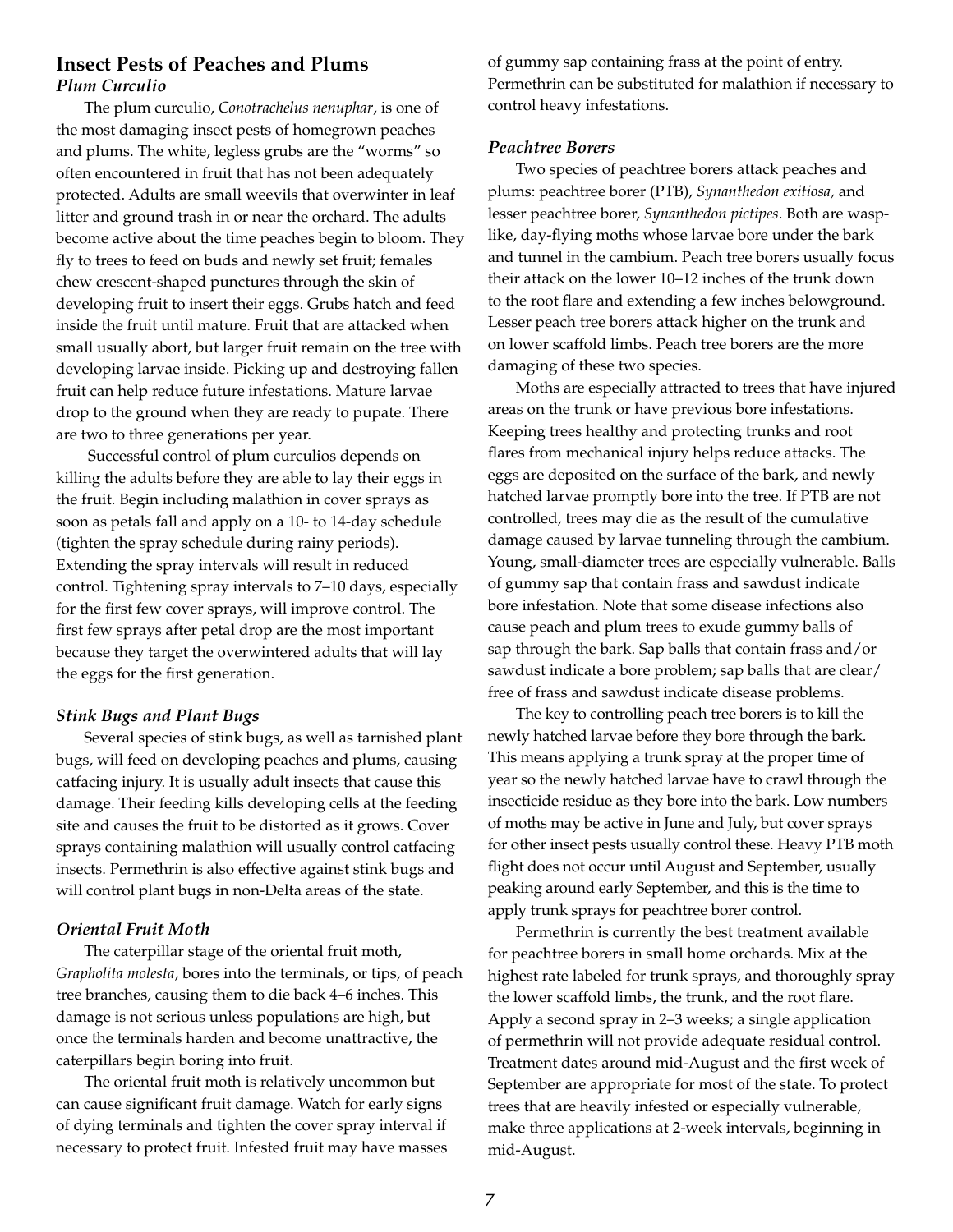#### *Granulate Ambrosia Beetle*

This tiny beetle occasionally attacks and kills peach and plum trees, as well as many other trees in the home landscape. Actually, it is not the beetle that kills the tree, but the disease it carries and inoculates into the tree. Because they are less than one-eighth of an inch long, the beetles themselves are rarely seen. The sign to look for is the compacted columns of sawdust these beetles create as they bore into the tree. Except for the fact that they are often curved, these sawdust columns are similar to toothpicks in size and color. Be aware, however, that this sign is short-lived, as these sawdust columns are easily broken off by wind and rain.

Even a half-dozen attacks is enough to kill a small tree, and there is no effective rescue treatment. This pest has several generations per year, but most fatal attacks to fruit trees occur in early spring, just as trees are leafing out. These beetles attack many species of trees and shrubs, but peaches and plums seem to be favorite targets, possibly because of pruning activities. Newly planted trees, less than 3 or 4 years old, are most susceptible, but older trees are also attacked.

Fortunately, granulate ambrosia beetle attacks are sporadic; they may kill two or three of your seven trees one year and not return for several years. In most situations, there is no practical treatment or response other than to recognize what killed the tree and to cut it down and burn the wood to prevent further spread. To treat preventively, mix permethrin according to label directions for a trunk spray and apply at 2-week intervals, beginning just before buds begin to swell and continuing until just before bloom. Spray to cover the trunk, scaffold limbs, and larger branches. Trees less than 4 years old are most likely to benefit from such treatments. Note that sprays for ambrosia beetles must be applied much higher on the tree than for peachtree borers.

#### *Scale Insects*

Heavy infestations of San Jose scale or white peach scale can severely damage peach and plum trees. Scale infestations are difficult to detect because the insects are small and immobile. Watch for irregular, crusty, brown or white patches on limbs and twigs, and then use a hand lens to see individual insects (Figure 3). Scales will also occur on fruit when infestations are heavy. Insecticides used in spring and summer cover sprays help control newly hatched scale crawlers, but dormant horticultural oil sprays are the most effective treatment for scales. Apply a single delayed-dormant treatment in late winter

to early spring as a preventive treatment or to control light infestations. Trees that are heavily infested with scales should be treated in late fall, after 95 percent leaf drop and before onset of freezing temperatures, and again in late winter to early spring (delayed-dormant period). Apply spring oil sprays before buds break and new leaf growth is evident. Do not apply oil sprays within 30 days of (before or after) making a spray that contains sulfur.



Figure 3. Irregular, crusty, brown or white patches on limbs and twigs indicate scale infestation. Use a hand lens to see individual insects.

#### *Mites*

Several species of mites attack peaches and plums. Two-spotted spider mites are the most common, but European red mites and silver mites may also occur. Heavy infestations of spider mites can be damaging and difficult to control because there are no effective miticides labeled for home use. Minimize foliar sprays containing pyrethroid insecticides, such as permethrin, and avoid treatments that contain carbaryl (Sevin) because these treatments tend to encourage spider mite outbreaks. Some mites overwinter as eggs on the bark, and these overwintering eggs can be controlled with a delayed/ dormant application of horticultural oil. If heavy mite populations occurred in the previous season, make an application of horticultural oil just before bud break to help reduce the potential for further mite outbreaks.

**Protect bees and other pollinators.** Avoid spraying insecticides while fruit trees are in bloom. There are no major insect pest problems to be concerned about during this period anyway. Begin your insecticide spray program promptly after petal drop to control overwintered curculios and catfacing insects.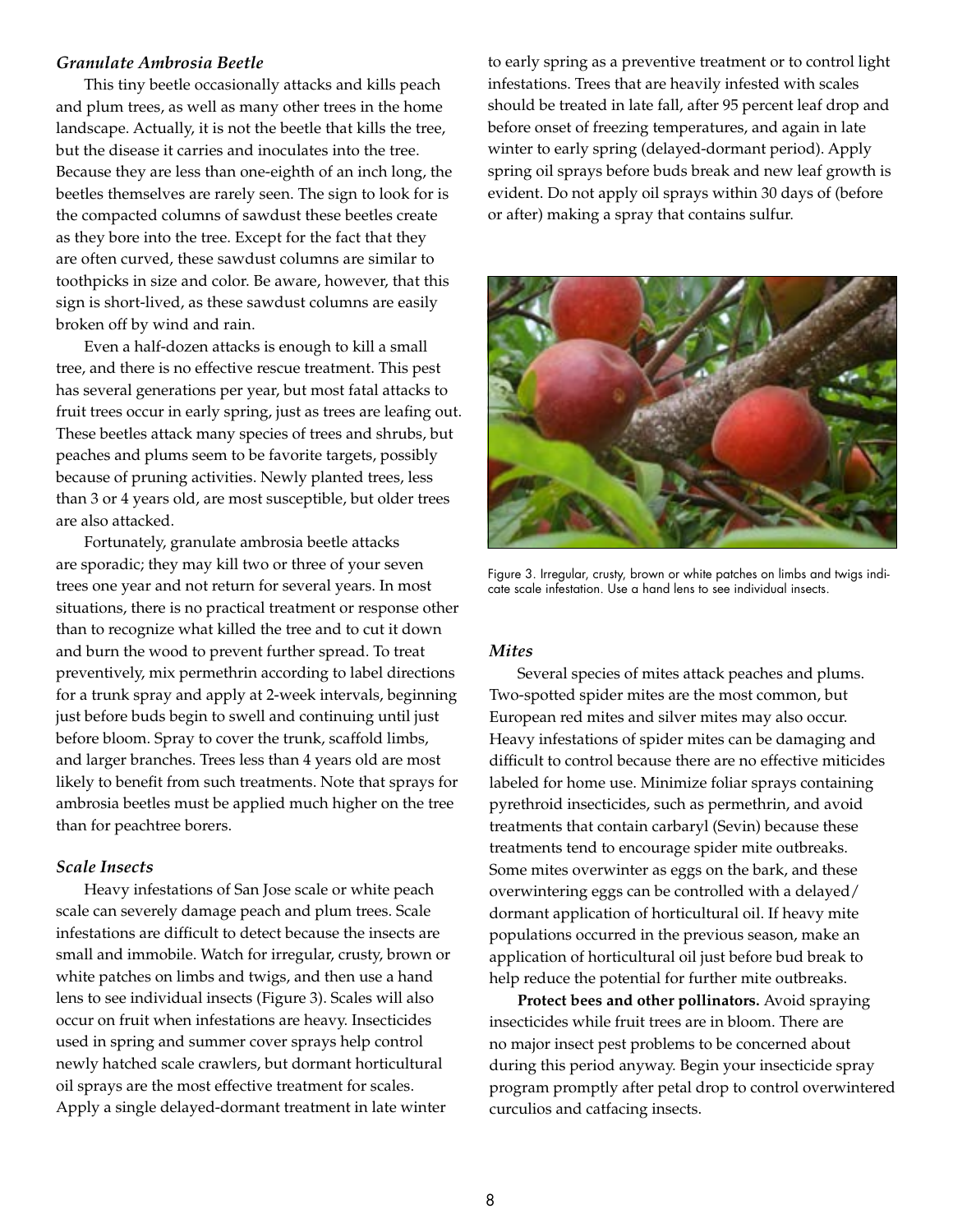# **Insecticides for Homegrown Peaches and Plums** *Horticultural Oils*

Horticultural oils are usually applied in winter to early spring, after leaves drop in the fall and before buds break, to control San Jose scale and white peach scale, as well as overwintering mites. Read and follow the label carefully to avoid injuring plants. Avoid applying horticultural oil sprays when temperatures are below freezing or are likely to drop below freezing for the next 2–3 days. Bonide All Seasons Horticultural Spray Oil and Ortho Volck Oil are two examples.

# *Malathion*

Malathion is the most effective treatment available to homeowners for controlling plum curculios and is the key insecticide recommended for early cover sprays (beginning at petal fall). Malathion is also effective against immature scale insects (crawler stage) and catfacing insects (stink bugs and plant bugs) and will help control oriental fruit moths and lesser peach tree borers. Examples of brand name formulations include Bonide Malathion Concentrate and Ortho Malathion Insect Spray. The pre-harvest interval for malathion is 7 days on peaches. Avoid applying malathion during periods of overcast or highly humid weather because the spray will dry slowly and increase the potential for plant injury.

# *Permethrin*

Permethrin is a pyrethroid insecticide that controls a wide range of insects. It is the most effective treatment currently available to homeowners for control of peach tree borers. Because overuse of permethrin can trigger outbreaks of spider mites, scales, and aphids, it is not recommended for early cover sprays. Permethrin is effective against oriental fruit moths and catfacing insects, as well as plum curculios, and can be substituted for malathion in one or two of the summer cover sprays. There are many commercial formulations of permethrin that are not labeled for use on peaches and plums. Check labels carefully before you buy. Hi-Yield Lawn, Garden, Pet, and Livestock Spray (10%) and Bonide Total Pest Control Outdoor Concentrate (13.3%) are examples of two products that are labeled for use on peaches. The pre-harvest interval for permethrin is 7 days on peaches.

# *Pre-Mixed Fruit Tree Sprays*

Several companies sell pre-mixed fruit tree sprays. These usually contain a fungicide and one or more insecticides. Malathion should be one of the insecticides.

Bonide Complete Fruit Tree Spray Concentrate and Gordon's Liquid Fruit Tree Spray are two examples (both contain 11.76% Captan, 6% malathion, and 0.3% carbaryl). Such products can be an effective and convenient way to buy and apply pesticides, but read the label carefully before purchasing to be sure the product contains the active ingredients you need. Some "fruit tree sprays" contain active ingredients that are only marginally effective against important insect and disease pests.

# **Sanitation**

A good sanitation program can greatly improve control of diseases and insects. The following sanitation and management practices are simple, inexpensive, and effective:

- Remove all dead branches and rotted and mummified fruit from trees and the orchard floor.
- Remove leaves, bark, sticks, and plant debris near trees.
- Remove any swollen branches from plums.
- Prune trees properly to allow good air circulation and light penetration.
- Protect the trunk and root flare area from mechanical injury.

# **Spray Suggestions**

Controlling tree size makes them easier to spray. Pruning reduces tree height and number of limbs. This allows better air circulation and greatly improves spray coverage. Use adequate spray volume for the size of the trees you are treating and take care to get good spray coverage. Apply sprays as a mist of fine droplets with enough pressure to completely cover the tree. Be sure your spray pattern reaches the highest leaves.

Disease spray intervals may need to be tightened during periods of warm, wet weather. Sprays also need to be reapplied, or spray intervals tightened, following rainfall of a half-inch or more. Never use a sprayer for peach and plum trees that has been used to apply 2,4,D weed killers.

# **Number of Gallons of Spray Required, Based on Tree Size**

| Gallons          | Tree Size - Height (ft) | Tree Size – Spread (ft) |
|------------------|-------------------------|-------------------------|
| $\frac{1}{2}$ -1 | $5 - 8$                 | $3 - 6$                 |
| $1 - 2$          | $8 - 10$                | $4 - 8$                 |
| $4 - 5$          | $10 - 15$               | $8 - 15$                |
| $8 - 10$         | $15 - 20$               | $15 - 25$               |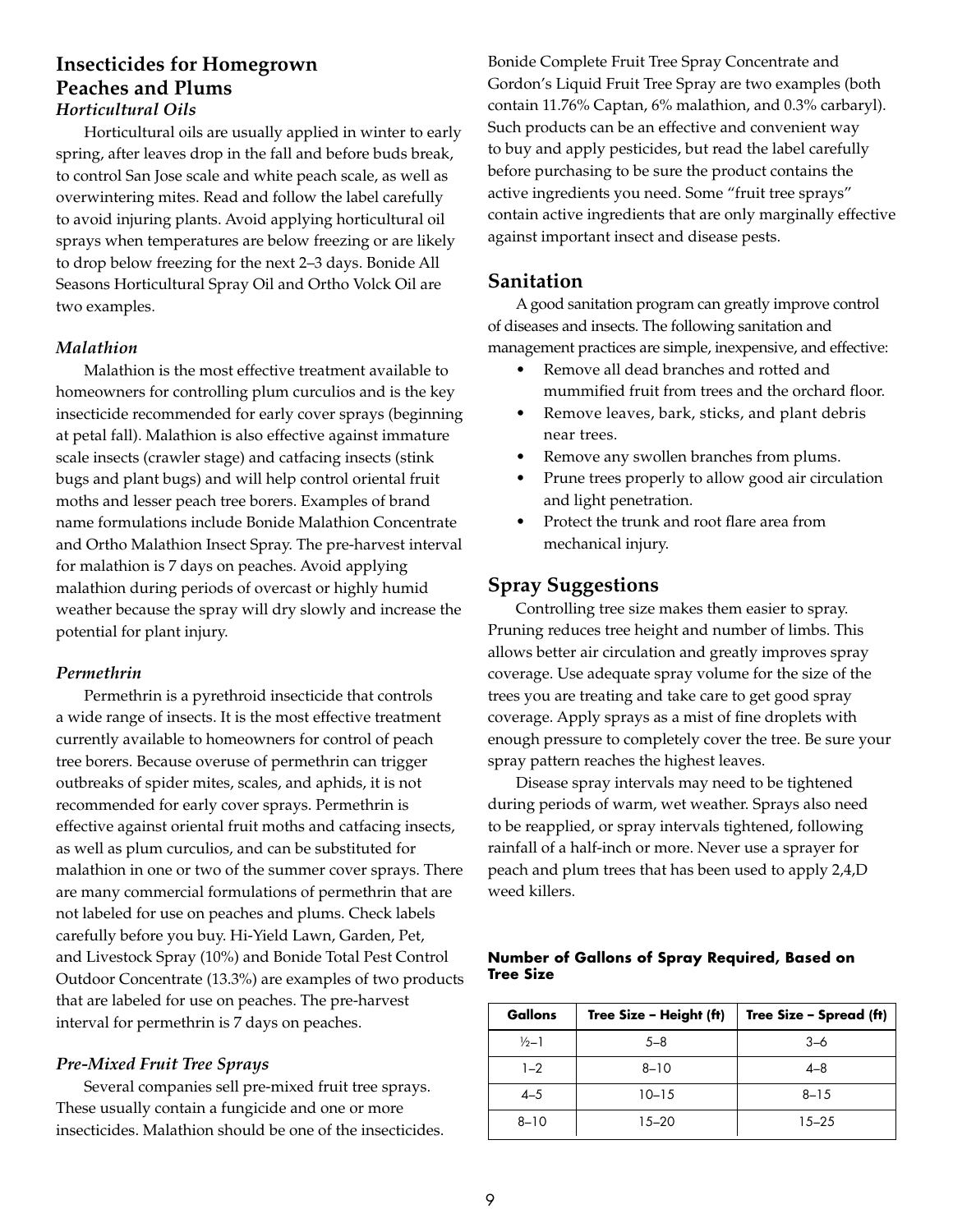## **Be careful when applying pesticides. Always follow all label recommendations and restrictions.**

Home orchardists are sometimes discouraged by the number of disease and insect treatments it takes to make a good crop of unblemished fruit. "I just want to be able to make a few peach cobblers every year. Can I get by with spraying less if I am willing to accept lower yields and some damaged fruit? If so, which sprays are most important?"

For insect control, the most important sprays are the three to four curculio sprays beginning at petal fall. The goal is to control the overwintered adults before they can establish an infestation. These sprays will also control catfacing insects. It's also important to spray for peachtree borers in August and September to protect your trees from these pests. Treat for scale and other insects as needed.

Cutting back on disease control sprays is risky. If a disease gets established during the season, the consequences can be severe and long lasting. The most important treatments are the dormant sprays and sprays through flowering. You can reduce fungicide sprays by applying fewer cover sprays during periods of dry weather.

*The information given here is for educational purposes only. References to commercial products, trade names, or suppliers are made with the understanding that no endorsement is implied and that no discrimination against other products or suppliers is intended.*

*Before purchasing and using any pesticide, always carefully read the label to make sure the product is labeled for the intended use.* 

*Carefully follow all instructions and restrictions specified on the product label.*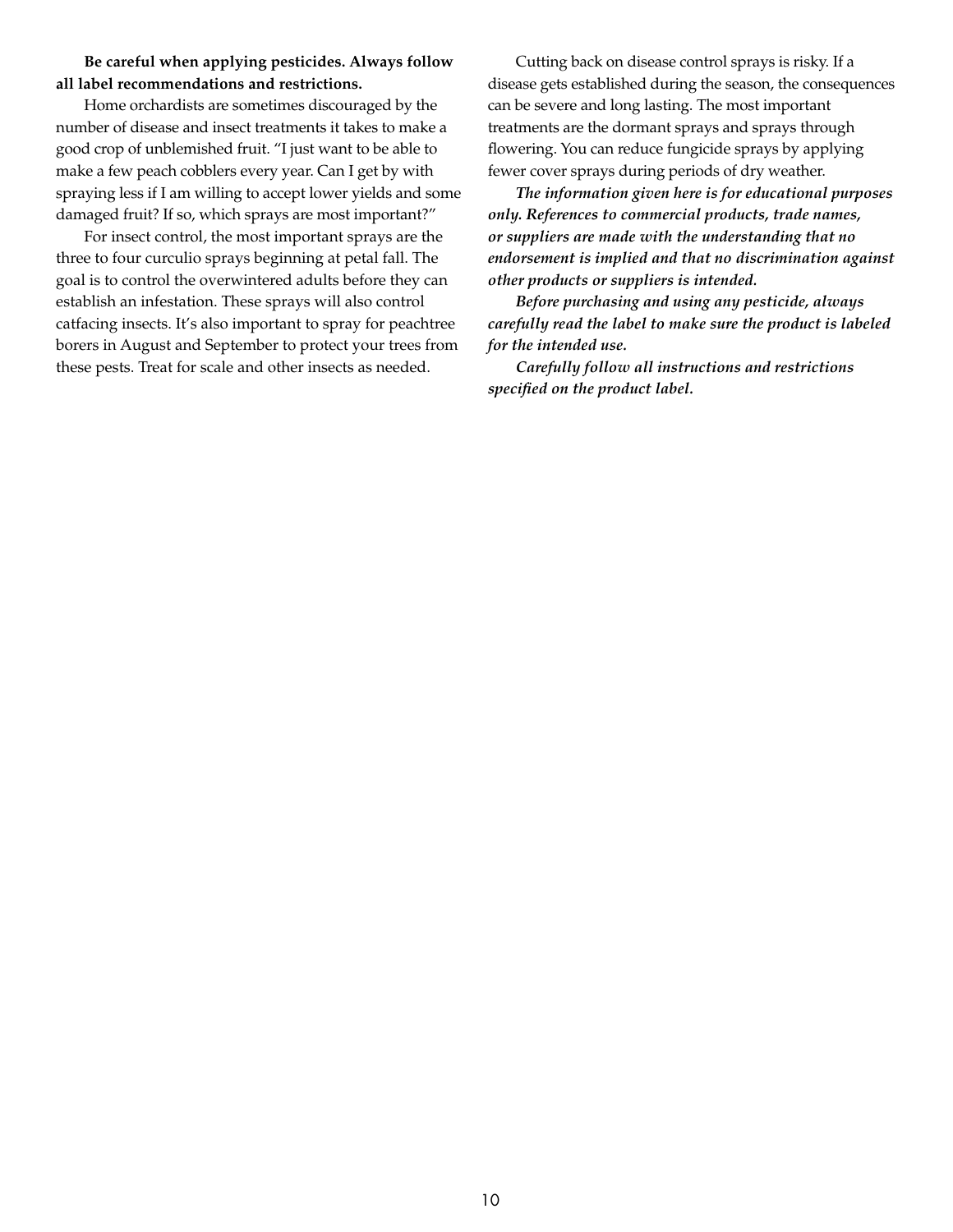#### **Spray Schedule to Control Diseases and Insects**

Read pesticide labels carefully and observe all directions and restrictions.

| Dormant (before buds swell in spring)                                                                                                                |                                                                                                                                                                                                                 |
|------------------------------------------------------------------------------------------------------------------------------------------------------|-----------------------------------------------------------------------------------------------------------------------------------------------------------------------------------------------------------------|
| Time of Application                                                                                                                                  | Material to Use per Gallon of Water                                                                                                                                                                             |
| Peach leaf curl and bacterial spot                                                                                                                   | 2 cups liquid lime sulfur<br>Apply copper fungicide at the bacterial spot rates.                                                                                                                                |
| Scale insects (especially if they were a problem last year) or mites,<br>especially European red mites.                                              | Horticultural oil-Follow label directions for mixing.<br>Do not apply when temperatures are below freezing.<br>Do not apply when freezing weather is anticipated within the next 2-3 days.                      |
| Delayed dormant (1-5% bud swell)                                                                                                                     |                                                                                                                                                                                                                 |
| Time of Application                                                                                                                                  | Material to Use per Gallon of Water                                                                                                                                                                             |
| If leaf curl or plum pockets are a problem                                                                                                           | Copper fungicide spray <sup>1</sup>                                                                                                                                                                             |
| Beginning of bloom (pink to 5% bloom)                                                                                                                |                                                                                                                                                                                                                 |
| Time of Application                                                                                                                                  | Material to Use per Gallon of Water                                                                                                                                                                             |
| If bacterial spot is present                                                                                                                         | 2 tbsp Captan <sup>2</sup> 50% WP (fungicide)                                                                                                                                                                   |
| If black-knot of plum is present in the area (such as in wild plums)                                                                                 | Chlorothalonil <sup>3</sup><br>Do not apply insecticides during bloom.                                                                                                                                          |
| Bloom                                                                                                                                                |                                                                                                                                                                                                                 |
| Time of Application                                                                                                                                  | Material to Use per Gallon of Water                                                                                                                                                                             |
| If brown rot was a problem the previous year                                                                                                         | Captan <sup>2</sup> or Chlorothalonil <sup>3</sup>                                                                                                                                                              |
| If black-knot was a problem the previous season                                                                                                      | Chlorothalonil <sup>3</sup><br>Do not apply insecticides during bloom.                                                                                                                                          |
| Petal fall to start of shuck split (after 3/4 or more of the petals have fallen)                                                                     |                                                                                                                                                                                                                 |
| Time of Application                                                                                                                                  | Material to Use per Gallon of Water                                                                                                                                                                             |
| For disease control:                                                                                                                                 |                                                                                                                                                                                                                 |
| If scab was a problem the previous season                                                                                                            | 6 tbsp sulfur 80% WP (fungicide)                                                                                                                                                                                |
| If scab or black-knot was a problem the previous season                                                                                              | 2 tbsp Captan <sup>2</sup> 50% WP (fungicide) + Spectracide Immunox <sup>5</sup> 1/2 fl oz (fungicide) <sup>5</sup><br>Captan 50% WP (fungicide)<br>Immunox 1/2 fl oz (fungicide) OR propiconazole <sup>5</sup> |
| Bacterial spot                                                                                                                                       | Copper-based fungicide                                                                                                                                                                                          |
| For insect control:                                                                                                                                  | <b>AND</b>                                                                                                                                                                                                      |
| Cover sprays for plum curculio and catfacing insects<br>The first few sprays after petal fall are especially<br>important for plum curculio control. | 2 tsp malathion 50% EC (insecticide) $3$                                                                                                                                                                        |
|                                                                                                                                                      |                                                                                                                                                                                                                 |

#### Summer cover sprays (beginning at shuck fall<sup>4</sup> and at 10- to 14-day intervals until harvest; shorten spray intervals if there are **frequent rains)**

| Time of Application                        | Material to Use per Gallon of Water                                                                                                               |
|--------------------------------------------|---------------------------------------------------------------------------------------------------------------------------------------------------|
| For disease and insect control:            | 2 tbsp Captan <sup>2</sup> 50% WP + Spectracide Immunox <sup>5</sup> 1/2 fl oz<br>or<br>propiconazole <sup>5</sup> (fungicide) <sup>5</sup>       |
|                                            | <b>AND</b>                                                                                                                                        |
| For plum curculio and catfacing insects    | 2 tsp malathion 50% EC (insecticide) <sup>3</sup>                                                                                                 |
| Two weeks before harvest and up to harvest | We especially recommend you use Captan + (Spectracide Immunox $\frac{1}{2}$ fl oz or<br>Bonide Infuse 1 fl oz) for brown rot control <sup>5</sup> |